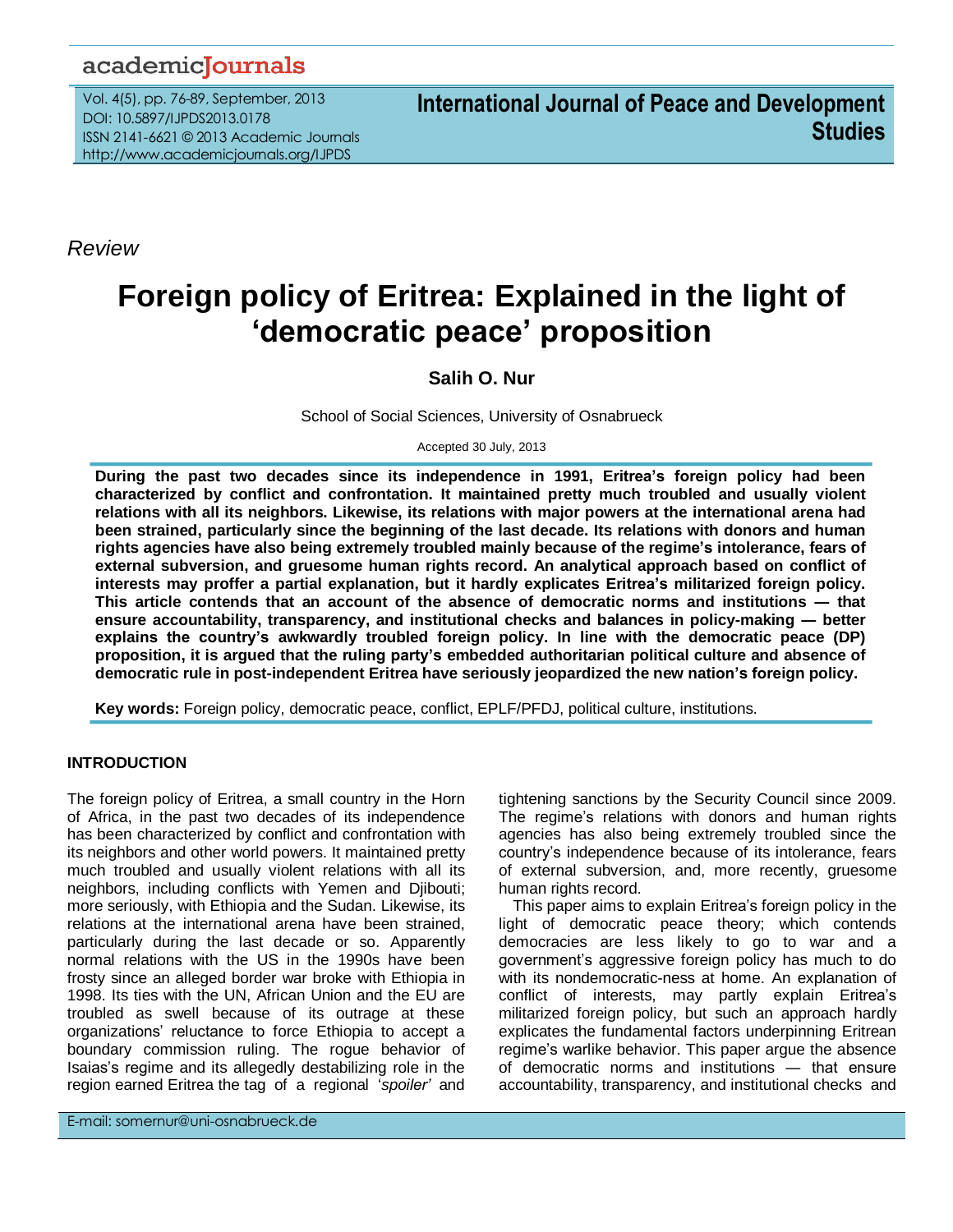balances in policy-making ― gives better account of such awkwardly violent foreign policy. This paper, in line with the democratic peace (DP) proposition, argues that the ruling party's (EPLF/PFDJ) tradition of authoritarian political culture and the absence of democratic rule in post-independent Eritrea have seriously jeopardized the new nation's foreign policy.

In order to better elucidate the topic, it raises three inter-related historical and contemporary themes. First, the history of authoritarian political culture of the Eritrean People's Liberation Front ― EPLF, the ruling front that renamed itself the Peoples Front for Democracy and Justice (PFDJ) ― is briefly examined. Second, and related issue, is EPLF's fatally realist *Weltanschauung*, the understanding of history, and its cautious interaction with the outside world. Finally, the absence of democratic norms and policymaking institutions is examined to understand the new nation's foreign policy. This paper will address these with two questions in mind: first, how democratic states remain at peace because of democratic norms and institutions; and second, are democracies predisposed to peaceful methods of conflict resolution?

#### **THE DEMOCRATIC PEACE THEORY**

 $\overline{a}$ 

The democratic peace proposition (or theory) finds its origins two centuries back in the ideas of Immanuel Kant who, in his seminal thesis '*Perpetual Peace: A Philosophical Essay*, 1795, asserted that 'republican states would enjoy a "perpetual peace" with other republics' (Lynn-Jones, 1996, p. ix). By republican, Kant meant a constitutional government based on "the political principle of the separation of the executive power (the administration) from the legislative", one "on which all juridical legislation of a people" is supreme<sup>1</sup>. In a similar fashion, today, neo-Kantians (Doyle, 1983; Russet, 1993; John, 1994) advocate that democratic states virtually never go to war with one another. This (near) absence of war between democracies has come to be known as the "democratic peace." There is some discrepancy; some refer to peace between democracies while others argue liberal states do not go to war against each other. Kant himself focused on what he called republics, not democracies. There is, however, substantial overlap between the two, though "liberal peace" may not be identical with "democratic peace" (Doyle, 1983; Russet,

1993; John, 1994, p. xi). It is logically impossible for (liberal) proponents or (realist) opponents (David, 1994; Christopher, 1994) of DP proposition to prove that democracies have never fought and will never fight in the future. At the same time, several empirical studies find that democracies are just as war-prone as other states. Others argue democracies are "Janus-faced," that they do not fight each other but are frequently involved in wars against authoritarian regimes (Thomas, 1995). Nevertheless, it still remains the case that democratic governments are in general more peace-loving than their non-democratic counterparts. If governments are constrained by domestic institutional constrains and are bound by public opinion that always prevents leaders from starting wars, then we should certainly expect that democracies are more peaceful than non-democracies (Michael et al., 1996; Russet, 1993).

DP theorists argue that democracies rarely, if ever, fight one another. But what explains the absence of war between democracies, or the peacefulness of democracies? There are several versions of the causal logic for the absence of war among democracies or their propensity to peace. Democratic norms and institutions are, nonetheless, two of the widely accepted normative and institutional attributes of democratic regimes on which the consensus on DP proposition is built. In his seminal work *"Why Democratic Peace?,"* Russett presents two causal factors for the absence of war between democracies. The first is the cultural/normative model, which argues decision-makers in democracies adhere to norms of peaceful conflict resolution corresponding to similar domestic norms and practice. In other words, since democracies resolve internal conflicts peacefully, they also try to settle international conflicts peacefully. Thus norms of peaceful conflict resolution and mutual expectation create peace among democracies but not necessarily with non-democracies (Lynn-Jones, 1996, pp. xvii-xviii).

In a similar fashion, (Doyle, 1983) argues that states that adhere to liberal principles/norms enjoy peace among themselves but are likely to go to war against non-liberal states. In this 'liberal zone of peace', Doyle regards liberalism ― "a distinct ideology and set of institutions" ― as a source of peace, because it is based (a) on principles that value the rights and "the freedom of the individual"; and (b) on institutions that guarantee rule by representatives, legal equality of citizens, freedom of worship and information, private property, and market economy. To Doyle, Kant's "perpetual peace" provides the best explanation of liberal peace ― not public control over foreign policy but principles and institutions shared by republican regimes make war difficult ― and of the big tendency of liberal states to wage war against non-liberal states (Lynn-Jones, 1996, pp. xiv-xvi).

The second explanation, which Russett calls the structural/institutional model, argues domestic institutional constraints including separation of powers, checks and balances and the need for public consensus generally

<sup>&</sup>lt;sup>1</sup> In the Definitive Articles for Perpetual Peace Among states, Kant holds in the First Article that 'The civil constitution of every state is to be republican'; one governed by a republican constitution (distinct from democratic constitution) in which the 'prospects for creating perpetual peace are favourable', because '*In a republican system it must be the citizens, who are all legally on a par, who decide 'War or no war?', and in answering that they have to contemplate all calamities of war, in which they would have to fight, pay the costs of the war out of their own pockets, painfully repair the devastation war leaves behind, and, load themselves with a heavy national debt that would embitter peace itself and could never be amortised because of constant further wars. Faced with all that, it is utterly natural for them to be very cautious about getting into such a dangerous game*' (pp. 120-123).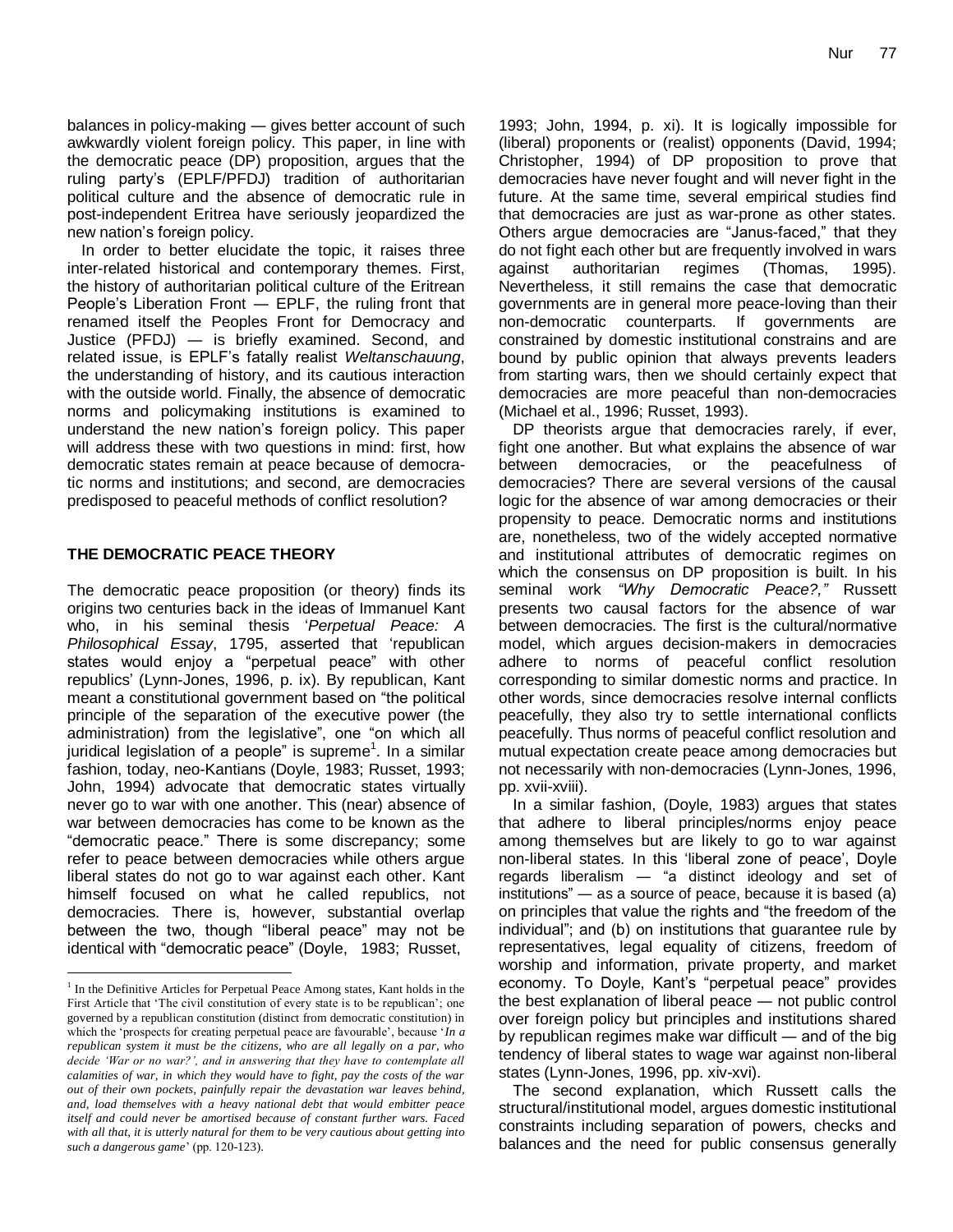constrain or slow down leaders in democracies from waging war. The mutual expectation that other democratic leaders are similarly constrained and the time to resolve conflicts peacefully can be causes for democratic peace (Lynn-Jones, 1996, p. xviii). Russett's structural/institutional explanation of how democracy causes peace is relevant to the theme of this paper and, hence, deserves further explanation. How democratic institutions and norms, therefore, affect the conduct of foreign policy by governments?

Risse-Kappen argues participatory and institutional constraints limit the possibility of going to war in democracies. Peaceful foreign policies of democratic states owe to "the rational cost-benefit calculations" of citizens. Since, as Kant earlier argued, "aggressive foreign policy and the cost of war" directly harm the economic interest and the general welfare of citizens, the public in democracies is unlikely to support military adventures and wars of aggression (Risse-Kappen, 1995, p. 497). The other factor Risse-Kappen identifies is institutional constraints and the complexity of decisionmaking in democracies. Democratic systems are characterized by 'an elaborate set of checks and balances' between the executive and the legislature, and between the political system, interest groups and the public opinion. Processes of decision-making, particularly those concerning issues of war and peace, need time for leaders to mobilize sufficient domestic support to go to war. The complexity of decision-making, therefore, makes it unlikely that leaders readily use force. The perceptions of leaders that "leaders of other democracies as constrained and, therefore, refrain from violence" plays a role here; making democracies more peaceful towards other democracies (Risse-Kappen, 1995, p. 498). The institutional setting is, however, a critical factor for the absence of war among democracies ― "the more centralized the political system", Risse-Kappen argues, "the more likely it is that their leaders to go to war." Democratic systems are not characterized just by the rule of law and institutional constraints, but also by "norms, rules and procedures embedded in the political culture and institutionalized in the political system" (Risse-Kappen, 1995, p. 499). In domestic affairs, they emphasize civil liberties, political rights and the resolution of conflict peacefully through compromise and consensus. According to Risse-Kappen, democracies then could externalize their internal decision-making norms (nonviolence and peaceful conflict resolution) ― if these norms regulate decision-making process internally, they could also shape "the motivations, perceptions and practices," in effect providing a framework of shared and collective understanding among democratic systems. Autocratic regimes, characterized by the absence of these very norms, are not bound by liberal norms of nonviolent and compromise-oriented resolution of conflict (Russett, 1993, p. 35).

If perception, norms and political culture play a

role,Risse-Kappen argues further, then 'democratic peace' is socially constructed. Amity and enmity are socially constructed through mutual perceptions and interactions. This is very relevant to the case under study here. If the predisposition of leaders in democratic polities makes them trust other democracies or externalize their internal decision-making process in their interactions, is not it valid to argue that the warlike behavior of Eritrea is a corollary of the absence of these same perceptions and norms at home? The potential aggressiveness of autocracies is a direct consequence of their often oppressive internal power structures (Risse-Kippen, 1995, p. 507). For Risse-Kippen, a socially constructivist approach "combining domestic structural characteristics, perceptions and interaction patterns in the international realm" offers a better explanation of 'democratic peace' than conventional liberal accounts solely emphasizing democratic norms, institutions and the inherent peacefulness of democracies. This paper exactly utilize this approach to examine foreign policy of Eritrea. It attempts to explain it in the context of DP proposition through examination of complex causal factors seen above ― internal power structure and norms, perceptions, and political culture that motivate an aggressive external posture.

While a consensus has grown that democracies do not fight each other, there is a parallel consensus challenging the DP proposition that democracies "are neither more nor less likely to make war" than other autocratic regimes (notably Write, 1942; Doyle, 1983; Dixon, 1994; Starr, 1992; Morgan and Campbell, 1991; Bueno de Mesquita and Lalman, 1992). But the criticism rests on rather 'dubious assumptions' and 'doubtful empirical analysis' (Risse-Kappen, 1995, p. 495) or a closer look of the studies underlying this consensus, in fact, imply that democracies are less warlike (Rummel, 1995, p. 458). After a careful reading of the studies underlying this consensus and his own 1983 work, Rummel comes with evidence that shows "democracies are in fact the most pacific of regimes," though sometimes involved in militarized disputes and threat of force that rarely escalate into war. Rummel's analysis is quite compelling and worthy of expanded treatment but space does not allow doing so here. In short, contrary to the claim that democracies are no more or no less warlike than other types of regimes, the findings on DP proposition are robust and it enjoys widespread consensus among scholars and policy-makers as well. Having seen the normative and empirical claims of DP proposition, this paper will now be redirected to its main theme and attempt to explain Eritrea's conflict-dominated foreign policy.

#### **POLITICS AND FOREIGN POLICY IN POST-INDEPENDENCE ERITREA**

The post-liberation politics of Eritrea ― which achieved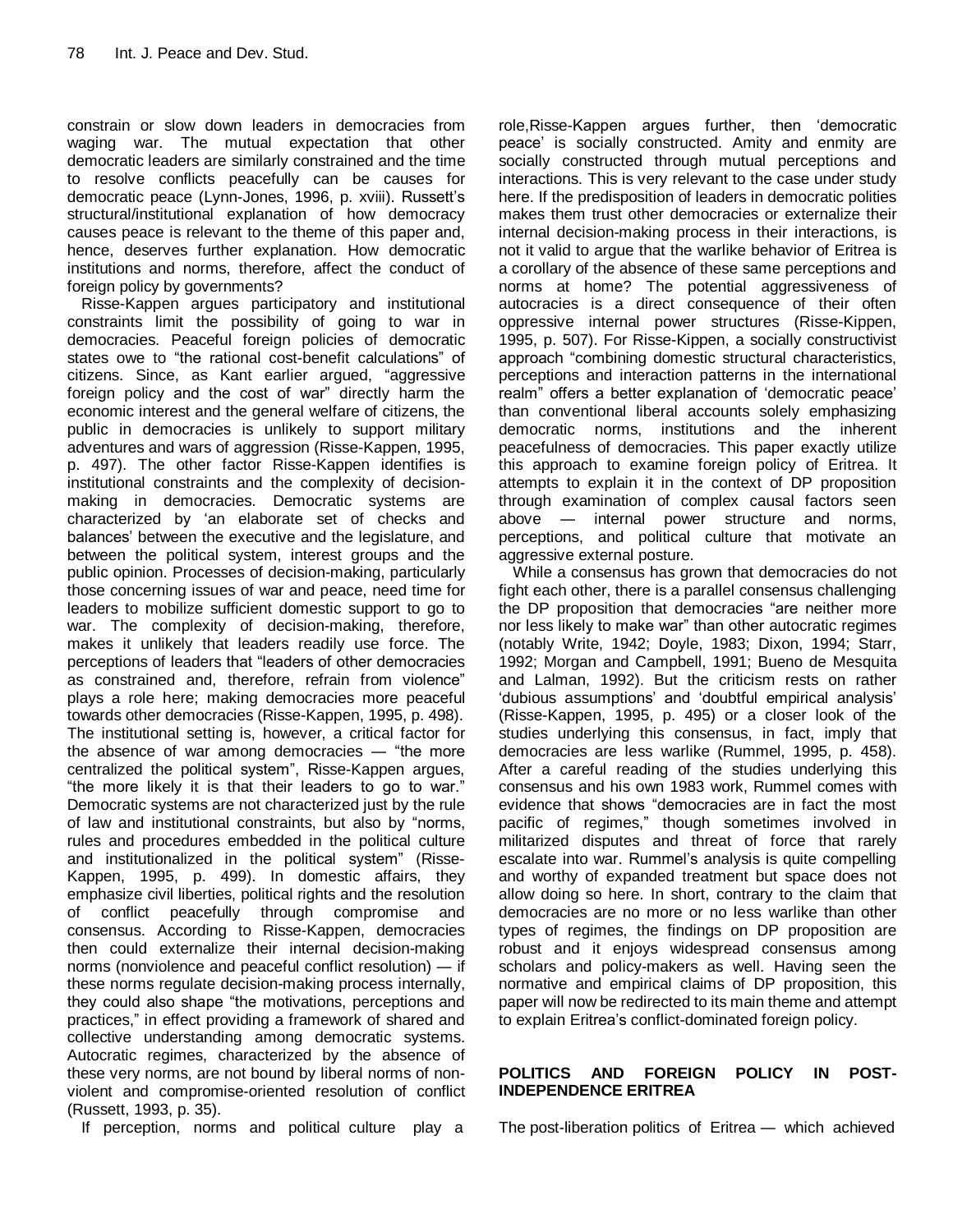*de facto* independence from Ethiopia on 24 May 1991 and became *de jure* sovereign in April 1993 following an internationally monitored popular referendum that saw a remarkable 99.8 percent vote for independence ― began by a four-year transitional period (1993-1997) highly anticipated to usher in a democratic political system. Within a few years, however, the EPLF/PFDJ regime began to fail its promises it heightened domestic repression and returned to another devastating war with Ethiopia in 1998. Eritrea weathered through troubled relations with Sudan since 1993; an armed conflict with Yemen in 1996 over a group of Red Sea islands; a major, yet unresolved, 'border' conflict with Ethiopia since 1998; and border disputes and a brief armed clash with Djibouti in the late 1990s and 2008 respectively.

Eritrea, today, is distinguished for a highly repressive regime at home and a dangerously militarized foreign policy abroad. At the time of writing, basic freedoms and liberties are curtailed, free press and dissent are oppressed, and human rights are violated at a gross scale. The process of decision-making is highly centralized and personalized, and institutional checks and balances and rule of law are totally absent. Most importantly, domestic repression and absence of accountable policy institutions has jeopardized the prospect for a sound and responsible foreign policy. But what accounts for such warlike foreign policy? It is argued that absence of democratic norms and institutions ― coupled by an authoritarian political culture and realist worldview deriving from the front's past experience ― explains much about the nature and motivations of Eritrea's foreign policy. This paper will first shed some light on the front's past, which casts its heavy shadow on the nation's politics, and then examine the internal institutional mechanisms shaping foreign policy-making.

#### **A tradition of authoritarianism**

The need to examine EPLF's experience of the liberation war is made all the more necessary because the present situation of Eritrea is not discernible without understanding its, and the EPLF's, recent past. It is in the crucible of such experience that the ruling front's political character formed; in fact, a front (and a society) 'caught in the headlights' of its past. The EPLF was born in a political atmosphere of intense revolutionary and ideological upheaval plaguing its predecessor, the Eritrean Liberation Front (ELF), since the late 1960s. It emerged in the early 1970s from a coalition of three splinter groups, to evolve into an impressively wellorganized, highly disciplined and militarily formidable guerrilla army in the 1980s capable to knock out the most powerful and modernized army in black Africa with huge military support from the former Soviet Union.

As a liberation movement fighting a conventional war against a mighty Ethiopian army, with virtually no external military support, there is a reason for much wonder of its power. In reality, its power derived from its revolutionary ethos that enforced sheer discipline and organization and a secretive political culture. Deeply embedded Marxist-Maoist ethos of discipline, secrecy, sacrifice and patriotism pervaded its internal structures and decisionmaking institutions<sup>2</sup> (Pool, 2001, pp. 53-54). These revolutionary ethoses and the necessity of unity of a coalition force, military survival in the face of superior enemies, and tight hierarchical structures inevitably engendered extreme centralization of power in the hands of a coherent leadership. As a result, decision-making had never been valued in terms of its democratic quality but in terms of its political and military expediency.

The formation, structural organization and revolutionary principles of the EPLF are reactions to these historical incidents and political realities of the time. The core organizational principle instituted by the front's leaders was strict democratic centralism, a Maoist strategy expected to ensure organizational unity with limited political pluralism. Dissent is unacceptable and the top leadership, particularly Isaias, exercised absolute power through these structures. The internal dissent and its violent crackdown in the 1970s were symptoms of this arbitrary exercise of power. The earliest and most powerful opposition came as early as 1973 when a group of fighters known as *manqa'e* (after the Tigrigna word for *bat*) targeted the undemocratic nature of the nascent front<sup>3</sup>, Isaias's domination in particular, and demanded for increased democratic accountability, power-sharing, and respect for rights of fighters. The internal crisis ended with the liquidation of the group resulting in the triumph of a centralist conception of democracy, an approach advocated by Isaias, and the silencing of populist alternative forever in EPLF's history of the liberation era. The same centrist approach triggered another internal opposition to the front's leadership in 1976 known as the *yemin,* or rightist as EPLF official account, whose motivation, according to Pool, 'is more obscure and less influential' than the *menqa'e* movement. The denunciation of the dissent group by the front's leadership as regionalist aside, its emergence and arbitrary suppression provided a further impetus for

<sup>&</sup>lt;sup>2</sup> The EPLF's top leadership; notably Isaias Afwerki, EPLF's long-time leader and Eritrea's current president, and Romodan Mohamed Nur, the front's first general secretary from 1977-1978; was among a small group of ELF fighters sent to China in 1968-1969 for political and military training during the height of the Cultural Revolution. They came back to the 'Field' with radical Maoist political views and organizational techniques, the centrality of a vanguard front in particular, that set them in collision with rather a conservative leadership of the ELF. This tension would lead to their eventual splintering from the ELF, each of them leading a breakaway group, and merged their forces in the course of the 1970s to form a highly disciplined Maoist guerrilla army.

The *menqa'e* crisis was an internal challenge mainly to Isaias-led People's Liberation Forces (PLF), one of the three ELF splinter groups, aka *Selfi Natsinet* mainly representing Christian fighters under Isaias's leadership. The *Destructive Movement,* the official EPLF account of the crisis, provides a good insight of the leadership's views on democracy (that endures to this date), the secretive nature of the front, and intolerance to dissent.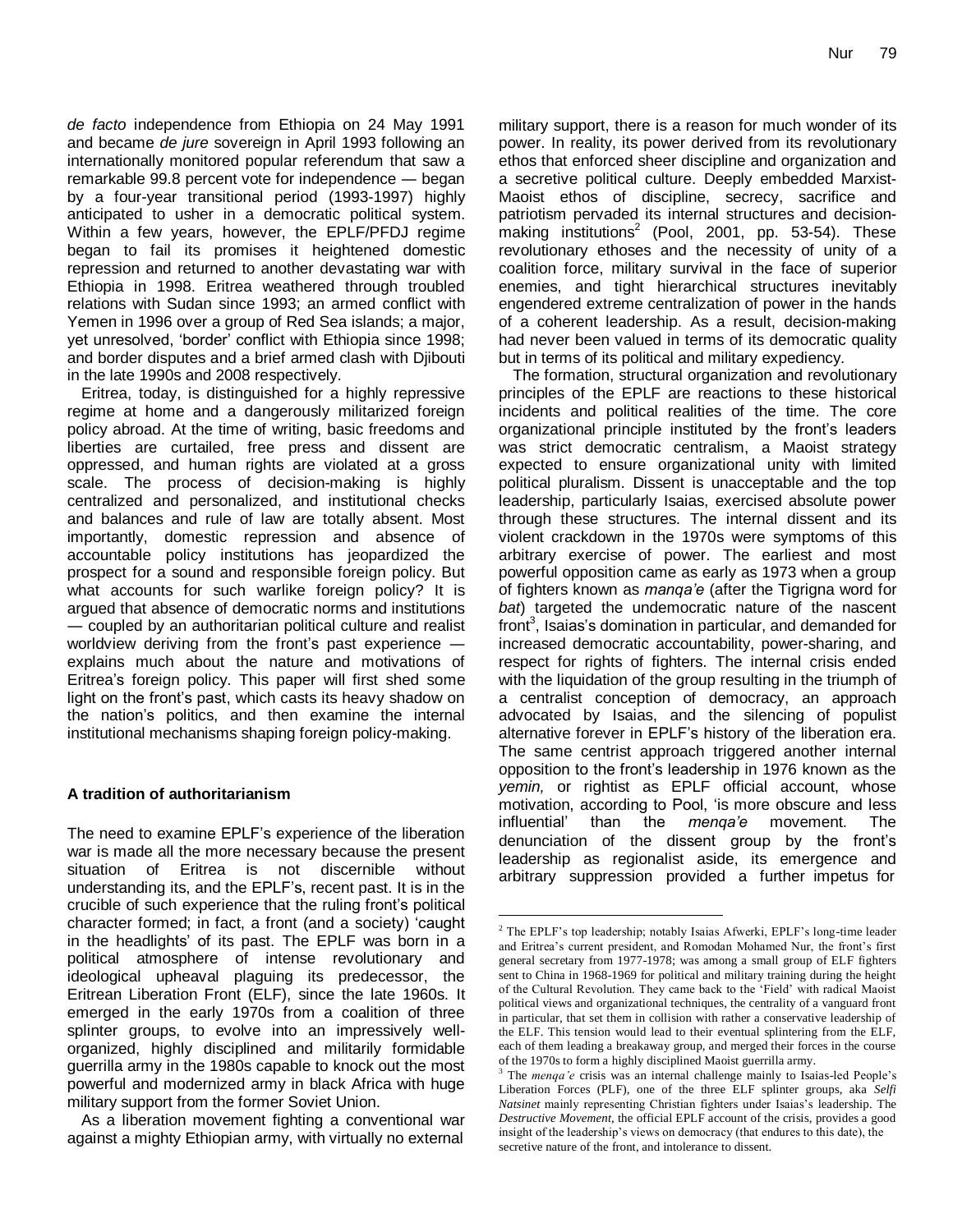centralization and marked the last organized internal dissent within the EPLF. The centralizing tendency represented and defended by the leadership finally succeeded, making the way for the consolidation of organizational ethos of a dominant, and often unquestionable, leadership; a top-down structure; and a centralized decision-making system (Pool, 2001, p. 87). A Maoist tradition of 'criticism and self-criticism' was institutionalized within the front, but in principle it 'was for individuals and not for the front as a whole, and rarely for its leadership' (Pool, 2001, p. 61). This tradition that is hostile to any form of individual freedom and dissent became a salient characteristic of the EPLF; and endures to this day, though less intact, in the political psyche of the ruling front.

The EPLF was characterized by a Marxist-Leninist-Maoist ideology, organizational structure, and political pragmatism. According to Pool, its self-characterization has changed from presentation of itself as a Marxist revolutionary vanguard to a broad-based national front 'reflecting a range of ideological tendencies' later (Pool, 2001, p. 60). Although it underwent some ideological evolution at later stage, its vehement Marxist credentials that shaped its formative stage have, nonetheless, left a lasting stamp on its attitude, structure and internal power exercising mechanisms. The defining principles, policies $4$ and features of Marxist-Maoist liberation movements (such as stringent discipline, hierarchy, tight control and secrecy) have endured EPLF's political evolution and ideological shifts. They account for its development into one of the most powerful liberation movements in the Third world; but also explain its inevitable institutional hostility to democratic values and practices. The historical dominance of personal figures ― like Isaias, and particular power centers ― like the political executive ― within the front has always remained as its defining organizational traits. Another lasting impact of its early Marxist orientation is its structuralist interpretation of the world; particularly its mistrust and perceptions of the West as dominant and exploitative.

The EPLF was a strikingly highly secretive organization. According to Pool (2001, p. 95), the 'culture of secrecy' was so high that "political discussions in the political bureau were secret from central committee members, and the latter's discussions similarly secret." The degree — or even *cult* — of secrecy is such an insurmountable organizational trait of the EPLF that many historical events remain shrouded in mystery to this date. For instance, the Eritrean People's Revolutionary Party — a clandestine vanguard front which directed the front from behind the scenes since early 1970s — was made public only after independence in 1994, five years after its

 $\overline{a}$ 

supposed dissolution in 1989<sup>5</sup>. The secret existence of this party within the EPLF is arguably the single most important case revealing the political culture and inner working mechanisms of the front (Pool, 2001, pp. 92-93). It met in secret to decide on critical issues, to draft the front's programmes prior to its congresses, and to select leadership slates prior to the front's congress. Its central committee 'doubled as the EPLF's political bureau' that run the front on a daily basis (Reid, 2006, p. 3). Such was the degree of dreadful secrecy, censorship, and control that crippled the front's professed principles of democratic centralism or the prospects for openness, transparency, and freedom of dissent both before and after independence.

It is this weighty and entrenched legacy of the front bequeathed to the new nation intact. "No narrative", Reid argues, "of the nation's [post-independence] descent into dictatorship is complete without attention to the clandestine party that ran the liberation movement from its inception, for its shadow looms large over the contemporary political arena" (Reid, 2006, p. 3). The values and ethos of this glorious past are still highly extolled, cherished, and told and retold insofar as it engenders the belief that EPLF's previous victory in liberating Eritrea and a successful navigation of the challenges of nation-building after independence would never ever be materialized without them. No doubt of the role these 'Field' values played in EPLF's historic victory, the crucial question is how they affected the politics of the nation, and the prospects for democracy in particular, during the post-independence period? Before answering this question in the light of a legacy of the political culture and institutions of the front, a closely related historical factor defining EPLF's view of the outside world and conditioning its relations with various actors will first be examined. No explanation of the nature of Eritrea's foreign policy at present is complete without looking at the world outlook of a front that dominated national politics for over three decades. It is also an integral part of the autocratic political culture of the front that shapes the nation's aggressive foreign policy.

To begin with, foreign policy of Eritrea is also a reflection of the leadership's *worldview and its subjective foreign policy choices*. A society's general, long-held perceptions and practices constitute its peculiar political culture. An important source of political culture is "the national historical experience", or the cumulative sum of past events that has shaped a country and its citizens.

<sup>&</sup>lt;sup>4</sup>Iyob (1997, 659), in contradiction to Pool, argues that 'the [deeply Marxist-Maoist] ideological tenor of the Front's written and spoken messages', 'attest to a well-organised political machine operating in accordance with socialist principles' inspired by Chinese, Cuban, and Soviet ideologues.

 $5$ Dan Connell (2001, 2003) gives by far the best account of the clandestine political party founded in the early 1970s, lately known as Eritrean Socialist Party, that shaped and guided the front for almost 20 years and that it was allegedly disbanded in 1989, shortly before the end of the liberation war. Its structure, mirroring the democratic centralism of the EPLF, was extensive engulfing the entire front; and its membership selectively penetrated down into the military-administrative units of the front and outwards into the front's mass organizations of women, workers, and youth and students. The political bureau of the front served as central committee of the party whose membership was very selective and secretly guarded.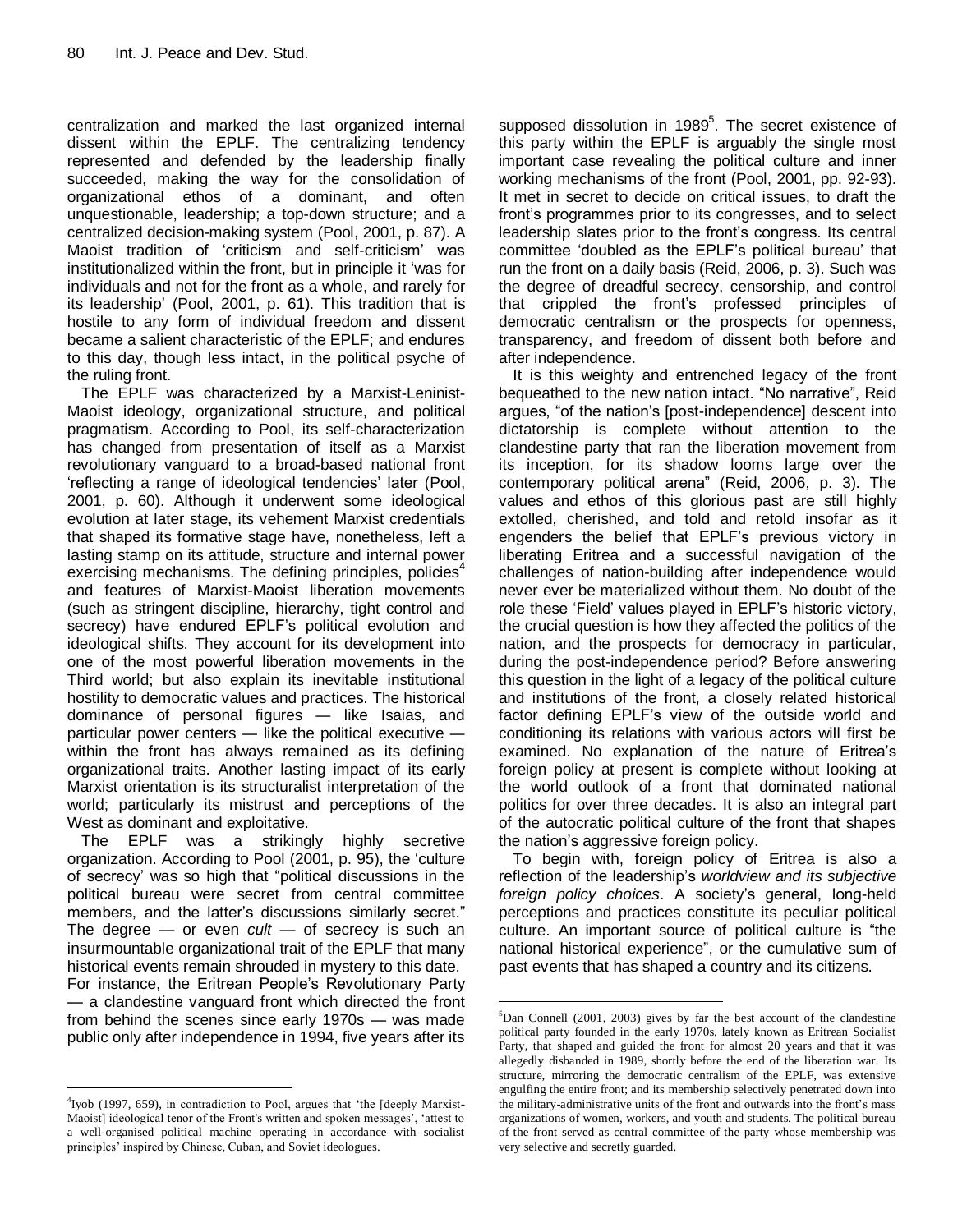[text omitted] Political culture is important in defining a country's broad sense of its national interest, hence pushing its leaders to a particular policy direction (Rourke, 1997, p. 96). The *Weltanschauung* of the EPLF and perception of its various actors is shaped by two enduring narratives: a perceived history of betrayal of Eritrea by the world; and a fatal realist understanding of the outside world, which is a corollary of the first worldview and EPLF's own historical experience. Its sense of betrayal by the outside world derives from historical events, actual and perceived, since the 1940s. These are critical episodes in the history of the nation that attest to the *realpolitik* power struggle among international powers over Eritrea during the early years of the Cold War. EPLF's general realist interpretation of the world is a direct corollary of realist calculations of great powers, its social construction by the EPLF, and the front's own survival in an environment of hostile superior enemies.

Here, space does not permit to look in detail at historical events that account for the EPLF/PFDJ's realist worldview. But briefly, EPLF's narration of a history of rival world powers colluding over Eritrea ― 'a pawn in world politics' ― has its roots in the immediate post-war power struggle among major powers (notably the US, the former Soviet Union, Britain, and France) that rocked the disposal of the Eritrean question (Yohannes, 1991). Three most important factors that shape this narrative are (1) the power struggles among major powers over a hapless Eritrea; and (2) the General Assembly's decision in 1951 to federate Eritrea with Ethiopia, despite recommending independence for other Italian colonies; and (3) the silence of the UN, the guarantor of the federation, when Ethiopia unilaterally abrogated the federation in 1962. The front's own history of survival against superior powers (the ELF and Ethiopia) in complete isolation from the outside world in the ragged mountains of Sahel (its base, popularly known as *'Field'*) is added to construct the narrative of 'a hostile world' to an unquestionable national historiography. Real or imagined notions of endangered survival, 'victimhood', a siege mentality, and a realist dogma of *'might makes right'* were constructed into a complete Social Darwinist doctrine of history to comprehend the world.

In her book, "*I didn't do it for you nigger*" — a title after a smearing remark by a victorious British officer to a ululating Eritrean woman after the 1941 victory over Italy — Michella Wrong aptly sums up the view of how Eritrea has been mistreated by the British, the US, the United Nations, and 'just about everyone else who had a say in the former colony's political status.' As Wrong (2006) sees it, this experience shaped the EPLF's Spartan warrior culture and its "rigidly puritanical lifestyle," out of which sprang both its military prowess and its intolerance for difference. The triumph '*against all odds'* — facing a country twenty times its size securing the patronage of the superpowers alternately — has a tremendous impact

on EPLF's mindset. With no consistent outside support, the EPLF mobilized the population — half-Christian, half-Muslim, from nine ethnic groups — into a highly motivated, well-disciplined military force that was able to bring successive US- and Soviet-backed Ethiopian governments to their knees, and eventually declare formal independence in 1993 (Reid, 2006, p. 6). In the eyes of the front, this is the rationale behind building a formidable guerrilla army, and it vindicated the leadership's entrenched realist understanding of power.

It is this fatal realist worldview to shape principles and policies guiding a new nation and its survivalist foreign policy in an ever 'hostile' world. The challenges and setbacks facing the new nation — be it hostility from neighboring countries or from the West, and the criticism of the regime's development policies by the World Bank, IMF, and development agencies — are all fitted into a single narrative of a world always hostile to Eritrea. Recent incidents are readily interpreted in terms of this historical narrative as well. The position of the international community in the aftermath of the border war, particularly its unwillingness to pressurize Ethiopia to unconditionally accept the boundary commission's decision, and Eritrea's perceived mistreatment, which is partly a result of the leadership's own diplomatic setbacks, reinforced such realist worldview. The UN and African Union (AU) perceivably not only betrayed Eritrea in its quest for freedom earlier but are yet hostile to its post-independence aspirations for prosperity and biased against it in the conflict with Ethiopia.

The AU ― whose predecessor, the Organization of African Unity, had in principle opposed Eritrea's right of self-determination but willy-nilly accepted its sovereignty ― is presumed an appendage to Ethiopia's hegemonic aspirations. Isaias's maiden speech to the OAU in 1993 shows this stance: that 'to mince our words now and applaud the OAU would neither serve the desired purpose of learning lessons from our past, nor reflect positively on our honesty and integrity' (Connell, 1997, pp. 282-283). Relations deteriorated as Eritrea's intervention in Somalia in the last decade became increasingly controversial. It vehemently opposed AU policies towards the conflicts in Somalia and Darfur, among others. Eritrea withdrew from AU in 2003 when the latter failed to condemn Ethiopia's refusal to implement the border ruling. Eritrea returned in July 2010 as the AU began to call for increased sanctions against it. The call for sanctions originated in the Inter-governmental Authority on Development, which is dominated by Ethiopia, prompting Eritrea to abandon the organization (ICG, 2010, p. 23).

The earliest views of the UN, as seen above, were shaped by its weakness to either grant independence to Eritrea or safeguard the provisions of the federation with Ethiopia later. EPLF's perception of this organization as the instrument of big powers, and its impartiality to Eritrea in particular, were again vindicated by its actions after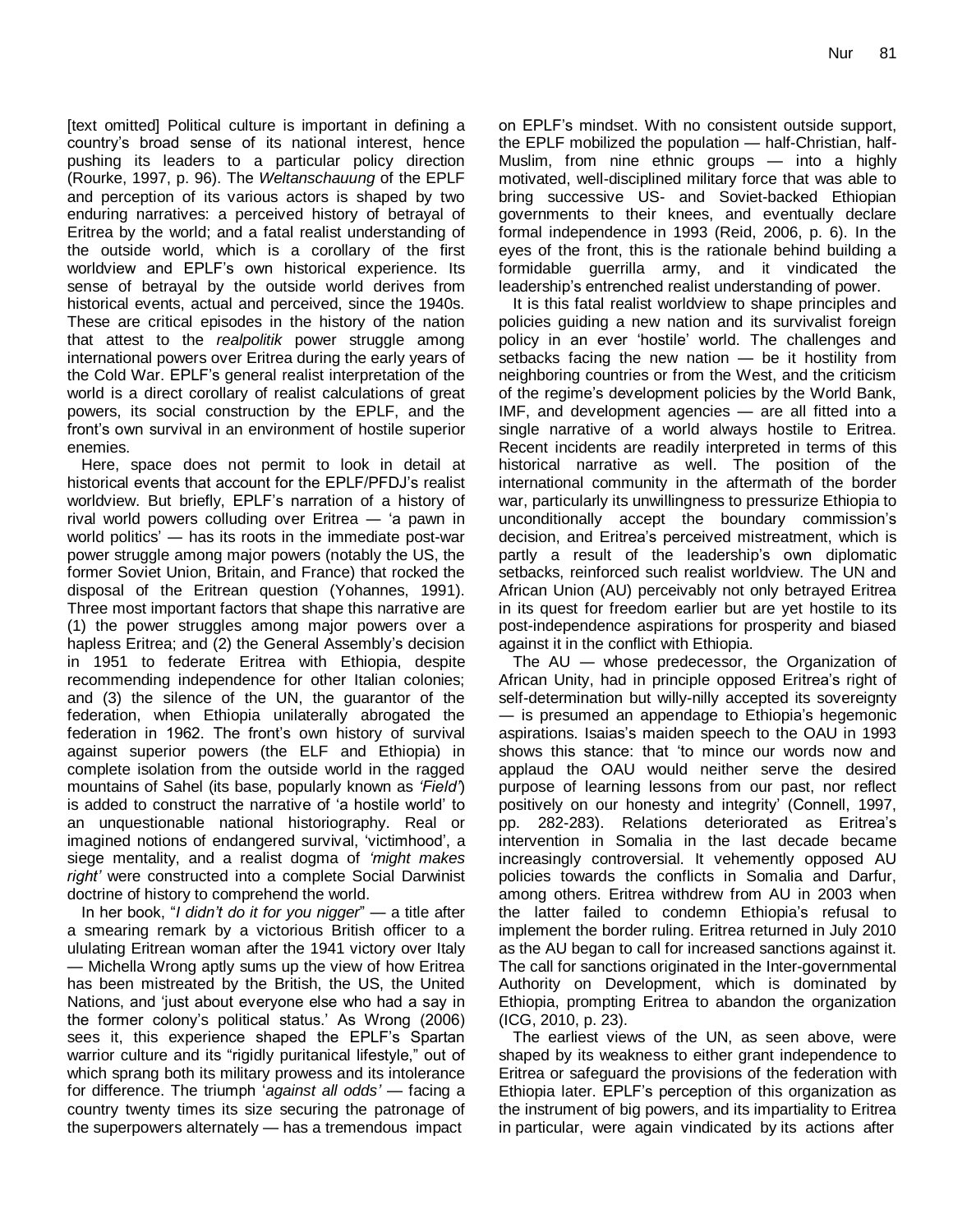Ethiopia officially rejected the ruling of the boundary commission in 2002 which granted Badme (the ultimate cause and prize of the war) to Eritrea. The Security Council repeatedly failed to pressurize Ethiopia to comply and, instead, criticized Eritrea with Ethiopia for failing to cooperate. Relations with the UN deteriorated rapidly after the regime restricted movement of the UN peacekeeping force (UNMEE), until the peacekeepers withdrew in 2007, and condemned the organization of complicity for Ethiopia's incompliance (ICG, 2010, p. 21). To make matters worse, the Security Council passed Resolution 1907 in December 2009 calling for sanctions over Eritrea. Again, following a UN report on Somalia, the Security Council imposed a second round of sanctions in December 2011, targeting the country's lucrative mining industry and its "Diaspora taxes" ostensibly collected through intimidation and blackmail from Eritreans abroad.

Relations with the US and other western powers, which space precludes to elaborate here have also been casted in this bigger realist framework. Diplomatic ties are always constrained with Western powers, and took confrontational turn after the conflict with Ethiopia. Whether for real or perceived and legitimate or illegitimate reasons, as Reid points, "the EPLF [PFDJ], and the Eritrean society more broadly, have been unable to escape its own past." Eritrea's foreign policy could not free itself from the chains of its history; and not the least because 'the current government is the product of much older historical dynamics.' The enormous vitriol and rant at the West poured by the government's media regularly evokes the big-power manipulations of the 1940s and 1950s. The bitterness and anger couching the allegations capture the perception of West's continuous hostility towards Eritrea. The isolation of the struggle has become a core component of the nationalist narrative ― 'If Eritrea could win the liberation war solely through its own efforts, without significant allies and backers overseas, why would it need networks of friends in independence?' (Reid, 2006, p. 18). The '*Nakfa syndrome*' — a sense of isolationism, self-reliance, and importance of military power that were matured during the revolution based in its symbolic stronghold town called Nakfa in the Sahel mountains — defines how relations with the outside world should be conducted. Foreign policy is characterized 'by a readiness to employ force as a first resort' (Reid, 2006, p. 19).

Overall, it is this long and bitter history of the front and the nation – shaped by real and imagined narratives, a sense of betrayal and isolation, and a realist motto of might-makes-right – that serves as a reference book for the regime's external relations. This is further compounded by a syndrome that commonly afflicts external relations of leftist revolutionary movements after victory. Revolutionaries meet their greatest challenges – both internal and external – after the revolution, and usually fail to meet them with sufficient political adroitness and humanity. Having broken from a presumably unjust international order in their struggles for freedom, revolutionary governments fail to negotiate

reentry into that order while remaining true to their unconventionally radical principles. The niceties and intrigues of international diplomacy are contemptibly intolerable to the battle-hardened, principled freedom warriors who could hardly make for a good diplomat.

#### **Absence of democratic political norms and institutions**

At the early stage, many envisaged Eritrea as a bright model for democracy and development in Africa. The post-independence political architecture of the new nation could, however, hardly escape the control-freak political culture of the EPLF explained above. The war-time ethos of discipline, secrecy, command and control, and arbitrary power became the *modus operandi* of how state business is done and ought to be done. The government hardly made efforts to 'civilianize' its mode of operations, in effect ignoring the need for transition from the 'command' mode to consensual politics. Principles of democratic centralism, equality, and collective leadership that characterized the EPLF in the past were never transformed into a set of checks and balances, institutional accountability, and transparency.

The architecture of post-independence politics has matured during the transition period, but it had definitely been on the making for decades before liberation<sup>6</sup> (lyob, 1997; Tronvoll, 1998). Democracy, along with development, was a subject of some debate and discussion. While some prioritized development over democracy (a developmental dictatorship so to speak), yet many affirmed that both processes are inter-related and interdependent on each other. The current regime subscribed to the latter view, but its insistence to determine its scope, and to establish its own time-frame did not bode well (Iyob, 1997, pp. 649-650). Emphasizing principles of nationalism, national unity and secularism as guiding principles, the basic elements of democracy were pushed to the margins of the political system. Democracy, it was argued, 'has to develop gradually, taking root through a process of struggle and change.<sup>1</sup>A number of legal-institutional measures reflecting these principles were taken and implemented. The most important, among others, are the (a) drafting of a new constitution and (b) the banning of political parties. After a two-year, highly participatory constitution-making process, the new constitution was finally ratified in May 1997 but never put to implementation yet.

<sup>&</sup>lt;sup>6</sup> The principles to guide post-war Eritrea were outlined in the National Charter, approved by the front's third congress in February I994, which, in fact, draws much from the front's National Democratic Programme adopted and revised at the first and second congresses in I977 and I987, respectively.

The view on democracy is outlined by a constitutional commission responsible to draft a new constitution. Stressing the centrality of the liberation struggle for building the new nation, the preamble of the commission's proposal holds 'it is necessary that unity, equality, love for truth and justice, self-reliance … which helped us to triumph must become the core of our national values' (Pool, 2001, p. 168).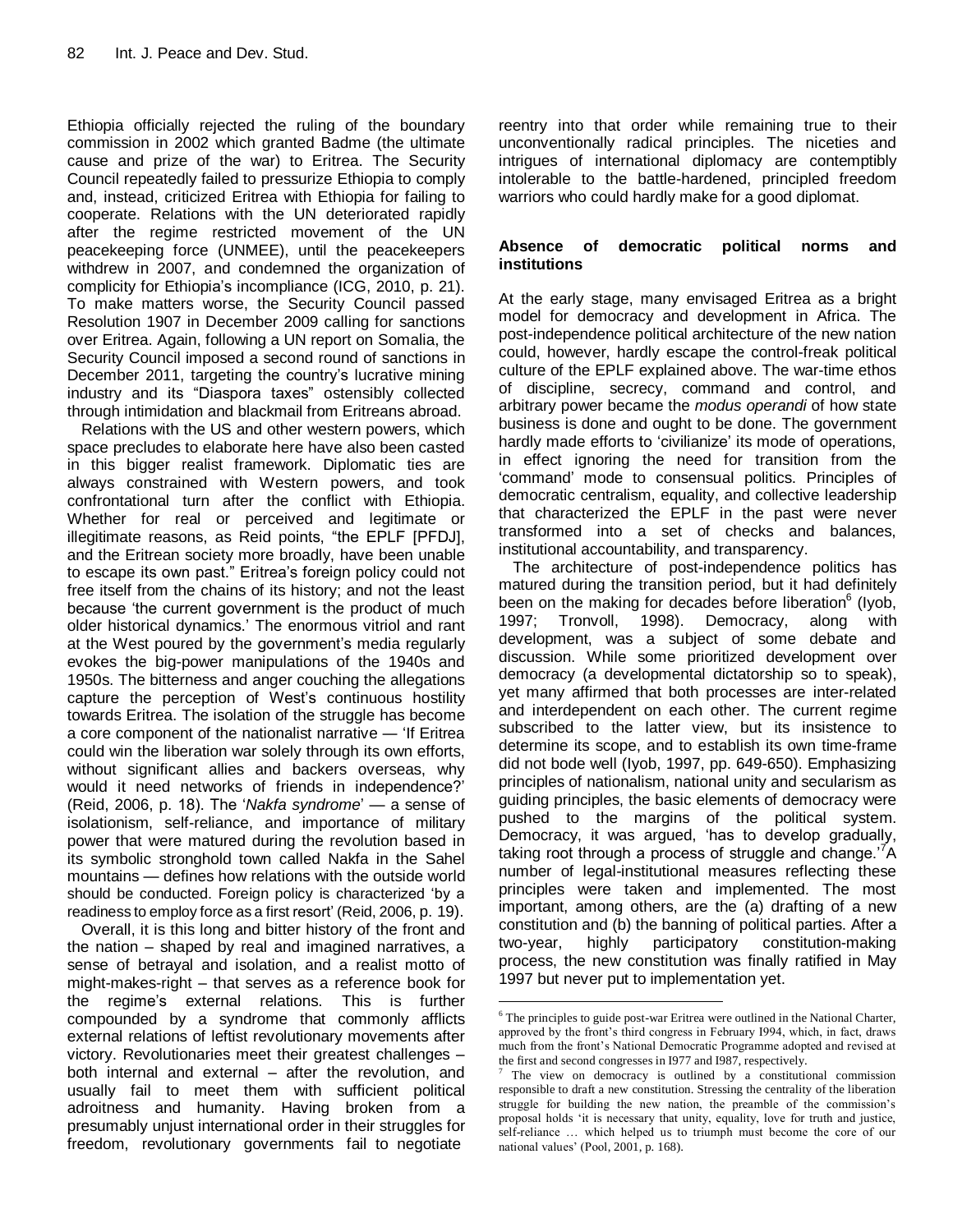The EPLF announced its commitment to political pluralism and a multi-party system at its second congress in 1987, a commitment reiterated once again in its third congress in 1994 (Pool, 2001; Iyob, 1997). After independence, too, the National Charter and later the constitution allowed for the creation of political parties with secular and nationalist platforms. Simultaneously, however, the government has declared that a proliferation of political parties or newspapers is not necessarily a condition for democracy. A multi-party system and competitive elections were viewed as 'procedural as opposed to an essential' aspects of democracy. As a result, the earliest measure was to ban political parties on ostensibly on ethnicity and/or religion grounds (Iyob, 1997, p. 655; Pool, 2001, p. 164). None of the opposition groups residing abroad were allowed to enter Eritrea. The EPLF, which renamed itself the PFDJ in 1994, was declared the sole legal party. Though it described itself as 'a broad national movement', or a 'national front' representing diverse political views and interests, in retrospect it was creating party structures and functioning as a ruling party (Iyob, 1997, p. 658).

Two contradictory trends, which came to the fore in 2000 at the end of the war with Ethiopia, coexisted during this period. While it declared its commitment to political pluralism, the government has placed restrictions on political parties, and has insisted on establishing a timetable for the announcement of multi-partysm at the end of the transition period. This promise, as some observers were quick to point out that the government is not interested in a pluralist political system, would never come through to this date. Civil society institutions were regimented within 'the power structures and chapters of front-controlled organizations; in effect reducing them into instruments of social control in order to diffuse any form of organized resistance (Pool, 2001). National elections scheduled at the close of the transitional period were postponed after the beginning of a renewed war with Ethiopia. The failure to implement the constitution ― fully a year before the war with Ethiopia broke out ― was, in fact, a clear sign of the government's lack of commitment to democracy.

The transition period characterized by remarkable progress towards political pluralism ― involving the ratification of a popularly-drafted constitution and a thriving private press ― was brought to a jarring end by the war. The democratic charade and pretensions were halted in excuse of a war. It also created cracks in the government and the front, to have the decisive role in closing the chapter and marking the transition to an effective dictatorship. The crackdown on opposition in late 2001 was fateful in sealing off the democratic prospects in the state. Starting from the early 1990s, internal dissent and opposition were dealt by force; in a way similar to suppression of internal critics to the front's leadership in the 1970s. In 1993, an army revolt of disaffected fighters was suppressed; in I994, a

demonstration by disabled veterans was forcefully ended; and in I995, the regime jailed hundreds of Islamic clerics and school teachers for alleged connections with an Eritrean *Jihadist* movement operating from neighboring Sudan (Iyob, 1997, p. 649). Like the *menqa'e* and *yemin* crises, the protests were resolved through brute force and little accommodation.

*Foreign policy* was expectedly an expression of challenges and opportunities of a new, ambitious nation. It ought to benefit the process of nation-building though regional and international cooperation. Unfortunately, it did not. The early promise that Eritrea would be the beacon of regional peace was short-lived; and Eritrea's relations with its neighbors quickly turned contentious. In the process of asserting sovereignty and defining the borders of the new nation, the country has clashed with three of its neighbors — Ethiopia, Yemen and Djibouti and maintained a complex, but yet turbulent, relationship with the Sudan. During its first decade of sovereign existence, Eritrea "careened from one armed conflict with it neighbors to another, while sliding ever deeper into political repression and economic malaise. One but one — and at times simultaneously — Eritrea trained its guns on the Sudan, Yemen, Djibouti and Ethiopia to resolve outstanding conflicts" (Connell, 2005b, p. 98).

EPLF's worldview that Eritrea was repeatedly "betrayed by the international community and then won independence on its own" ― though much of ideological rhetroic than reality ― was at the heart of the new nation's foreign policy. At first, this mindset manifested in some audacious actions that involve Isaias's rebuking address to the OAU and the rejection of international donor conditionalities. But it was soon clear that these actions were more than boastful maneuvers of a victorious force, as Asmara clashed with each of its neighbors in the 1990s, culminating in a major war with Ethiopia in 1998 (Crisis Group, 2010, pp. 19-20). Relations with the Sudan quickly soured after the National Islamic Front took power in 1989. Diplomatic ties were cut in 1994 and tensions continued for the rest of the decade, each government hosting and backing one another's armed opposition groups (Connell, 1997, pp. 282-283). Relations began to improve after mid 2000s but still remain below cordial.

Then relations with Yemen deteriorated, culminating in a brief but intense war over Hanish Islands in 1996 in the southern Red Sea waters. Though the dispute was referred to an international tribunal and both parties abided by the ruling, relations has ever remained in an on-and-off, and occasionally tense, situation. There have also been disputes with Djibouti, including minor border clashes in 1996 and 1998. Relations deteriorated during the war with Ethiopia, when Eritrea considered Djibouti an Ethiopian stooge, and were restored only following the Algiers Peace Agreement in late 2000. While the countries signed cooperation agreements in 2004 and 2006, there was once again border clash in 2008 when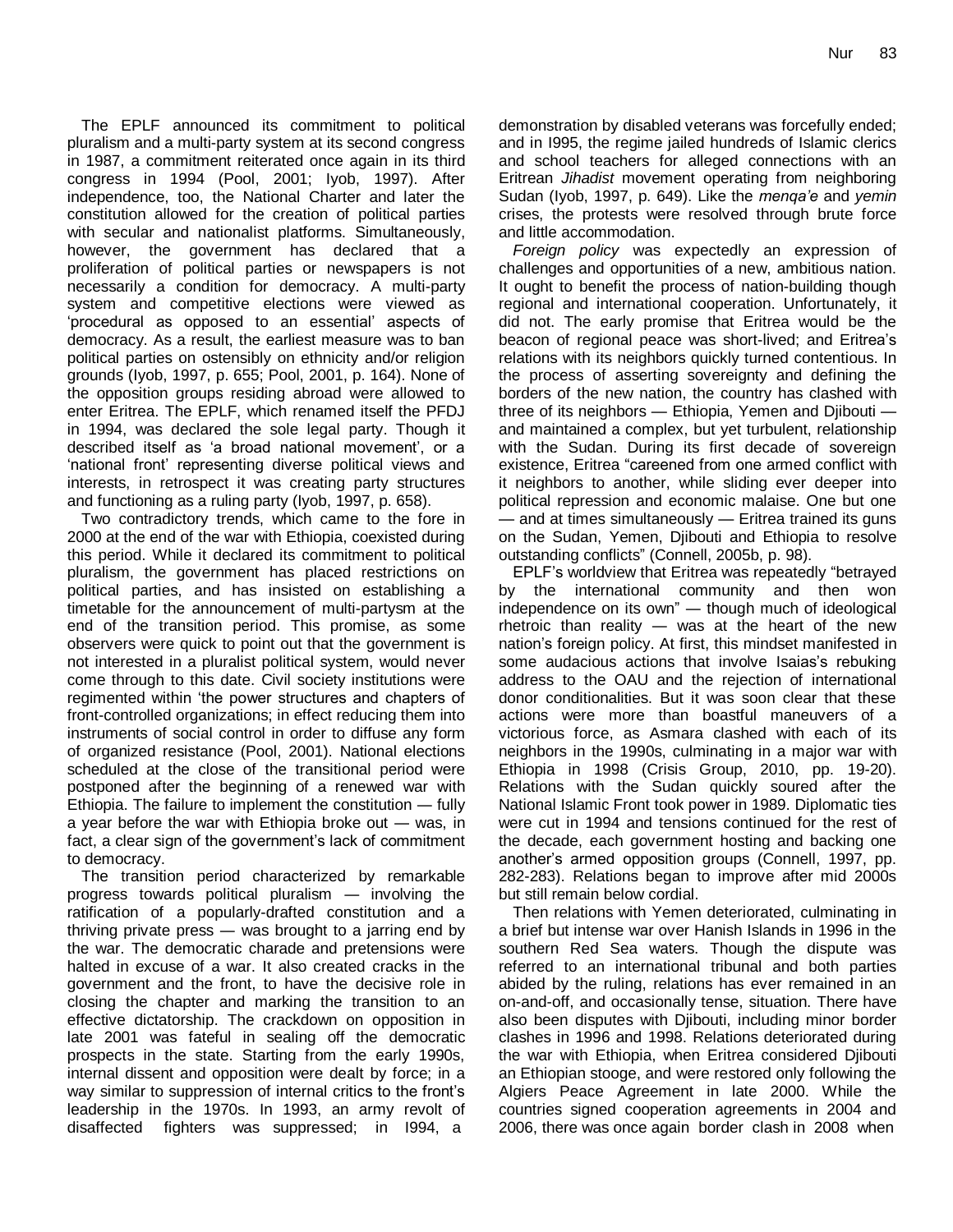Eritrean forces allegedly occupied a disputed border area (Reid, 2009). Though the Asmara regime denied the existence of the dispute, it later accepted mediation by Qatar in June 2010.

The war with Ethiopia, however, overshadows Eritrea's relations with regional and international actors. It is also a good example to scrutinize Eritrea's foreign policy in light of DP proposition. Relations with Ethiopia have been most fraught, though it is historically most valuable economic partner to Eritrea. The strategic cooperation between EPLF and the TPLF (Tigray People's Liberation Front) against the Derg regime ― though plagued by fundamental differences ranging from military strategy to ethnicity and national identity ― has continued into the 1990s (John, 1996; Reid, 2003). In 1993, both governments signed a number of agreements, and there was collaboration on a number of economic and political issues, including ports, banking and defense. But escalation of tensions on the border and the introduction of Eritrea's own currency in 1997 culminated into a fullscale war in May 1998.

Seen from the viewpoint of the DP proposition, two points in the democracy-peace correlation are clearly evident. First, the war, in whatsoever the causes were, lacked popular backing in Eritrea and was the final act of war endorsed by parliament or made public. A publicly accountable government goes to war only after endorsement by the people who never or less likely brook the deaths and destruction of war. Second, the over a decade-long military stand-off with Ethiopia, a much superior power, is even unacceptable to Eritreans; not least because of increasing economic hardships and political repression justified by war. In terms of long-term consequences, the war has proved much more devastating for Eritrea and much more unpopular. It served rather the regime's continued internal repression and its reluctance to introduce democratic reforms and restore basic freedoms. In general, neither the war nor the post-war economic hardships are sustainable in a democratic political system where the citizens have the ultimate decision-making powers.

The controversial origin of the war is another case that gives credence to the DP assumption that democracies less likely use force to resolve conflicts. Since democracies externalize their internal norms of compromise and peaceful conflict resolution, as Risse-Kappen argues, the first resort of democratic governments is peaceful method to conflict resolution. Here both the Ethiopian and Eritrean regimes are devoid of these norms, albeit at varying degrees, and both rather resorted to use of force when the conflict began. Looking into the ideological and historical intimacy of the major protagonists to uncover the root causes of the war, Lata holds both the ruling EPLF/PFDJ and TPLF have no past conviction to principle of peaceful conflict resolution. Both leaderships 'are rather a battle hardened lot in which military expediency dictates the order of things' and the

notion of peaceful conflict resolution is hardly part of their political epistemology (Lata, 2007, p. 71). Compromise and consensus are seen as signs of weakness and capitulation. Besides, the turbulent historical relations between both fronts are dominated by mutually hostile perceptions, ideologies and mutual mistrust.

Few analysts try to explain the war and its causes in terms of authoritarian versus democratic political systems in Eritrea and Ethiopia, respectively. For Paul Henze, the leading proponent of this argument, for instance, the existence of democratic pluralism in Ethiopia and "an authoritarian one-party state" in Eritrea was a main cause of the conflict. Many other scholars disagree on claims that the regime in Ethiopia, too, was not truly democratic, and hence the conflict cannot be seen as one between democracy and authoritarianism. Varying only in terms of differing national conditions than in substance, the regimes in both countries were undemocratic, secretive and hostile to open public debate (Lata, 2007, pp. 70-71). Hence, 'democracy versus authoritarianism' is not a significant cause but, on the contrary, it was 'the absence of openness and democratic accountability' in both states responsible for the outbreak of war (Lata, 2007, p. 71). The lack of public accountability, and the absence of transparency and public debate, has blurred the understanding of the conflict and hence its resolution. The tensions boiling beneath the surface were not made public or debated by both governments openly. This is clearly seen in the degree of surprise that took the public, scholars, and even the governments themselves when the war broke out. With the Ethiopian government too, the dispute was never brought to the government council but dealt hidden by the front's top leaders until hostilities broke out in 1998 (Sarbo, 2007, p. 45).

The most serious issue underlying relations between both states from the beginning was the lack of any public awareness and absence of public accountability of the ruling fronts. To the Ethiopian public and its elites, the Eritrean issue was never resolved in official manner, leaving grudging doubts including within the TPLF leadership, who openly supported Eritrea's separation. The sudden outbreak of war in 1998 was a result of the absence of official arrangements governing bilateral relations, which were premised solely on personal ties between both leaders. Even after the outbreak of hostilities, the Eritrean president still tried to address personal letters to the Ethiopian prime minster, apparently still confident that these informal personal relations would work. He was again angry when the latter brought the issue before the Ethiopian government and parliament (Sarbo, 2007, pp. 48-49).

It was after the end of the war ― by the Algiers Peace Agreement signed on 12 December 2000 ― the issues of responsibility and accountability for the war and its conduct came to the fore in both countries, opening deeper fissures in the ranks of the leaderships of both ruling parties. In Eritrea, the rift emerged between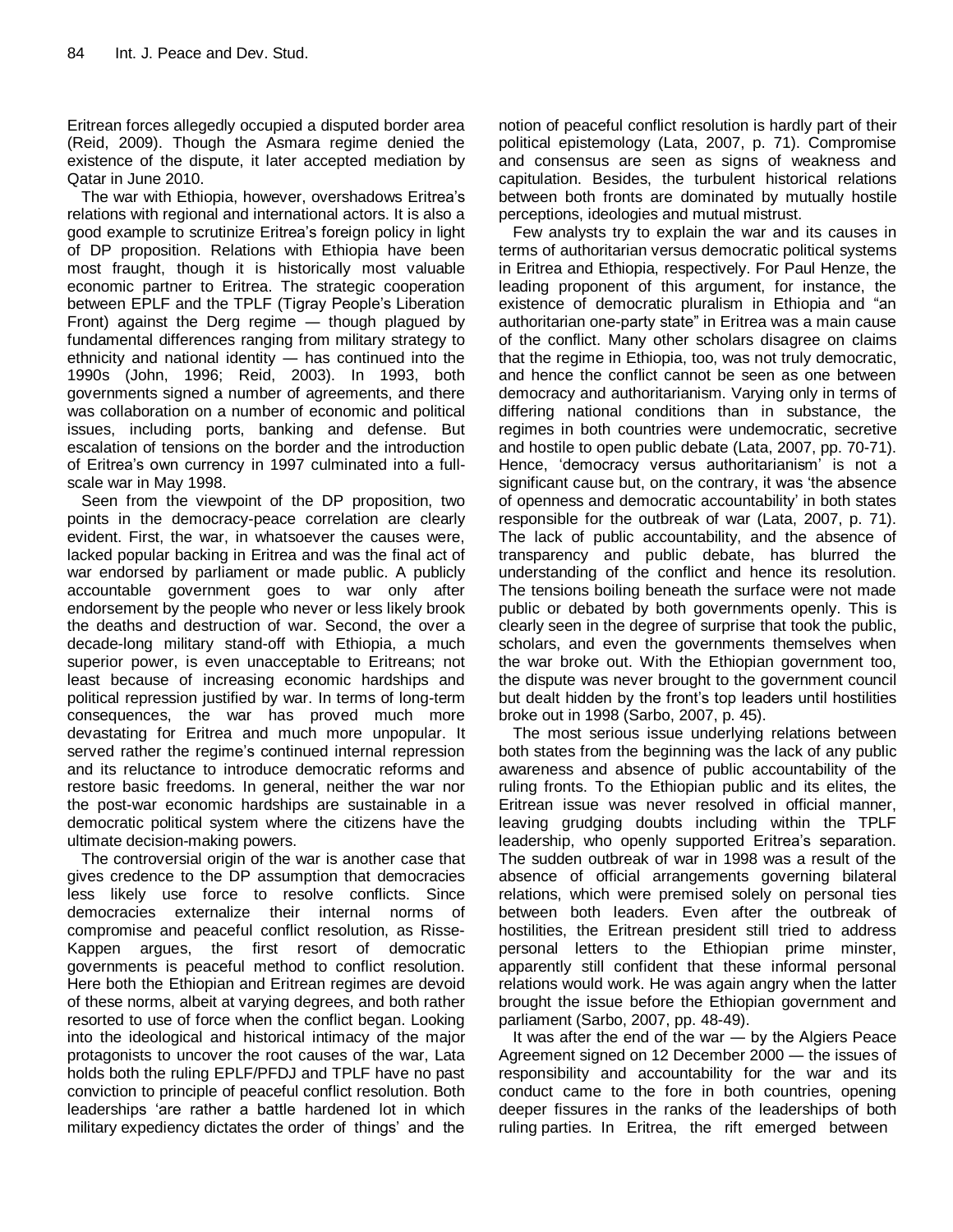President Isaias and high-ranking front and government officials (known as the G15), sparking a brief but open public debate and demands by the latter for quick democratic reforms and national elections. But things suddenly turned against the gathering momentum for democratic openness. In a typically palace *coup d'etat*  from above, Isaias cracked down the force demanding change and banned the private press. None was held accountable for the war nor does the public, which suffered severely under the harsh economic and political conditions stemming from a permanent war footing with Ethiopia, have a say on the regime's policy that alienated Eritrea in regional and international arenas ever since. Such foreign policy is a symptom of increasing brutalization of domestic politics since Isaias's regime failed to implement the constitution in 1997. Today, as it was for the last decade or so, Eritrea lingers under the most autocratic regimes in the region: a constitution ratified in 1997 is gathering dust; all political parties are banned; national elections were repeatedly postponed and recently declared impossible for even some decades; all non-governmental organizations and civil society associations are prohibited; independent media remains shut down; public criticism has been silenced and dissenters indefinitely detained; and freedoms of association and worship curtailed.

#### **Policymaking and policy institutions**

Foreign policy of independent Eritrea hardly escaped norms of arbitrary exercise of power deeply embedded in EPLF/PFDJ's authoritarian political culture. This, and the obsession with national unity in a multi-ethnic and multi-faith society, has contaminated the political process after independence. If these authoritarian values were modest during the liberation era, thanks to principles of collective leadership and front institutions of power, they were intensified in a political system morphing into Isaias's autocratic personal rule after independence. Next is an examination of the political system in Eritrea; and the democratic institutions and norms, 8 if any, that could hold the government accountable to the public.

#### *Are there any democratic structures of power?*

 $\overline{a}$ 

Eritrea's contemporary political culture has been an authoritarian one predicated upon arbitrary exercise of absolute power. This pattern of behavior, established in the liberation movement in the 1970s and 1980s as explained above, has been the hallmark of how foreign

policy is pursued. During the liberation era, the front institutions were the main instrument of policy-making, though in reality it is a secret party that ran the front from behind the scenes. In the third congress in 1994, the front and its institutions were restructured to lead the new state. Thereafter, however, Isaias rarely used the Front's newly elected bodies to decide issues. Instead, the PFDJ's nineteen-member executive committee spent most of its time discussing how to implement policies determined elsewhere. The PFDJ is a replica of the EPLF "but with a singular difference: there was no organized party providing guidance – no collective body, however secret, operating behind scenes. There was only one man and his personally selected advisors" (Connell, 2005a, p. 73).

The same was true of the state. Though the new government had the semblance of separation of powers, it was an illusion. The cabinet does not provide a forum for debate or decision-making. It, too, serves as a 'clearing-house' to determine how policies hammered out elsewhere could be implemented. Even the military remains under the president's personal control, as Isaias 'leapfrogs' his own servile defense minister to exercise direct command through zonal commanders. Throughout the 1990s, Isaias expanded and strengthened the President's Office with specialized departments on all policy sectors that duplicated (and effectively overrule) similar ministries. He staffed these departments with loyal individuals who reported to no one but him. Ministerial portfolios were frequently shuffled to keep rivals from developing their own power bases. High-ranking officers and government officials who questioned the president's judgment found themselves unceremoniously removed from their posts, kept on salary but not permitted to work (Mao's strategy called *'freezing'*), and then abruptly brought back into the fold when they were perceivably rehabilitated.

The system is literally a one-man show steered by a megalomaniacal 'big man.' Isaias, who officially assumed total control of the front in its 1987 second congress, has long been the mastermind and in control of a system of interlocking set of state and front institutions governing the country today. The last decade has demonstrated his obsession with total control and personalization of power. The system is the embodiment of his personality, his decisions are unquestionable and he is accountable to none. According to Reid*,* "power rests in the narrow and doubtless increasingly surreal — confines of the president's office, where a coterie of former brothers-inarms" control an entire nation's fate (2006, p. 7).

It is clear that absolute power lies in the hands of the president, yet it is hard to decipher how it is exercised. The main problem is because power "is exercised through layers that are increasingly opaque as one approaches the centre, like a set of Russian *matryoshka* dolls nesting one inside the other*"* (Connell 2009, p. 24). President Isaias "operates through organizational and political mechanisms that are nested one inside the

<sup>&</sup>lt;sup>8</sup> In terms of democratic governance, Eritrea has been consistently placed on the lowest ranks. The 2011 Ibrahim Index of good governance in Africa ranks Eritrea 47 of 53 countries; Freedom House describes it 'Not Free', the 'worst of the worst', "one of the most repressive regimes in the world"; and a Human Rights Watch Report for 2012 describes Eritrea as "one of the world's most repressive and closed countries."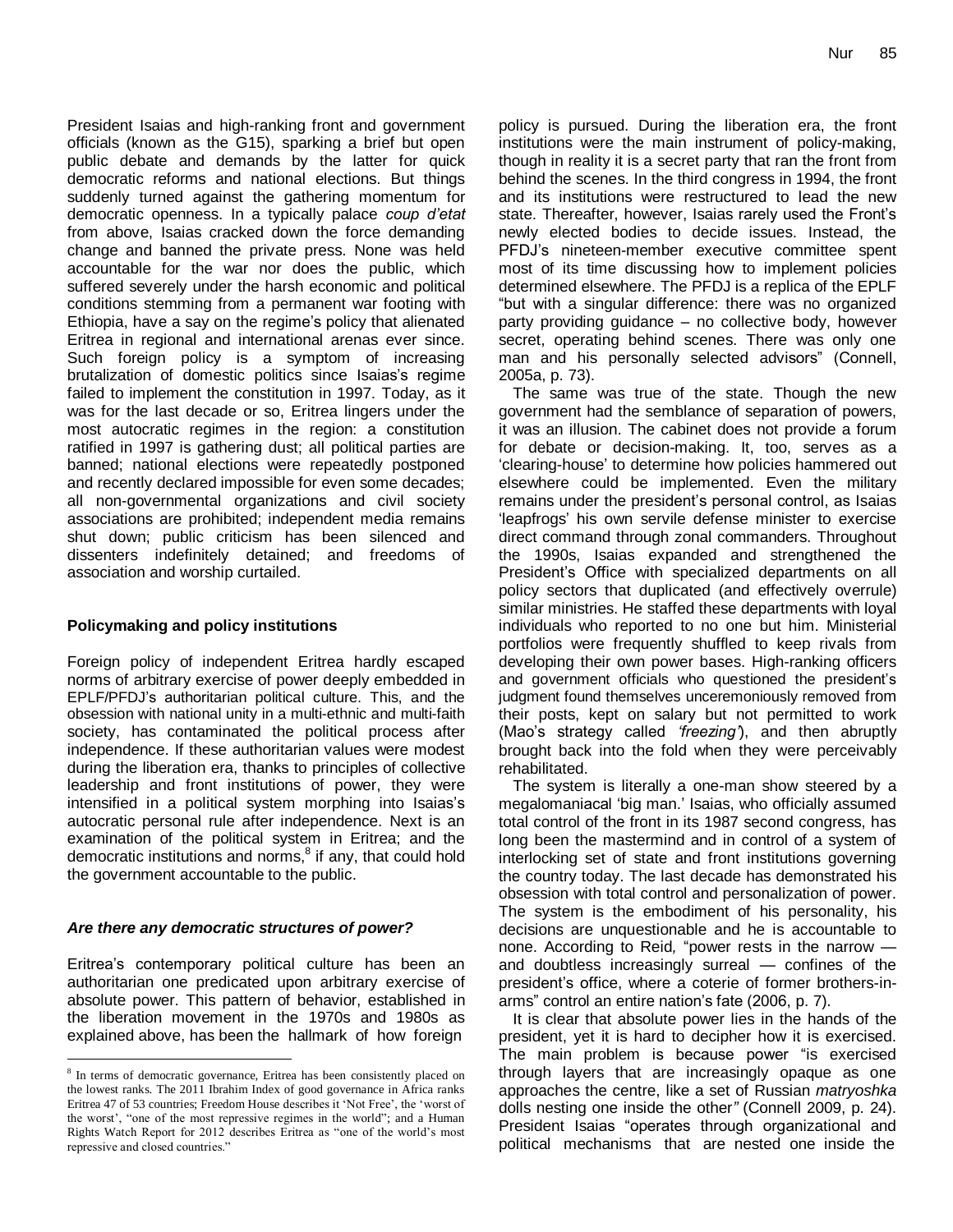other" and invisible to all but those who are inside them (Connell, 2009, p. 25)*.* This is done through the creation of 'parallel channels within both the state and front' that allows Isaias to override formal institutions and to check each institution's power at large. The formal structure of the state ― the three government organs ― is paralleled by a pyramid-power structure in the PFDJ. In reality, in fact, the front, which has not convened a congress since 1994, became more a mechanism of economic and political control. There appears to be no structured secret party today, yet decisions are made clandestinely and power is exercised through organized, covert institutions and instruments. The formal political institutions of power are little more than a façade. These state and front institutions do not have real decision-making powers, but serve instead as instruments of implementation and enforcement of decisions made elsewhere (Connell, 2009, pp. 28-29).

The informal channels vested with real powers are special appointees in the President's Office, a handful of military generals and officers, top leaders of the intelligence services, directors of the fronts major departments, and aspiring individuals elsewhere (Connell, 2009, p. 29). The President's Office is the most powerful and it constitutes departments parallel to the council of ministers and advisors on critical political and economic policy issues accountable to no other than solely Isaias. The ministries are asked to rubber-stamp and implement the decisions and directives that undercut ministerial authority. The president ingenuously uses all these offices, shadowy institutions, and individuals at different times and for different purposes; and sometimes with overlapping responsibilities and often plays them off against each other.

Another problem is Isaias's strategy of exercising power through ever-changing conduits by shifting institutions and individuals to carry out particular policies and tasks. Isaias's another power strategy is constant reshuffling of institutions and sudden movement of higher officials ― notably the cabinet ministers, the regional administrators and the generals ― from one post or region to another without public consultation or notification. The motive here is to keep them off balance and prevent the consolidation of power not only by particular individuals but also in a single institution or region over long period of time (Connell 2009, p. 30). The structure is further complicated by the fusion of front and state institutions and their mandates. The front dominates the government and it has its bodies overlap with government institutions ― its central council of 75 constitutes the council of ministers and one-half of the national assembly; its executive council members were leaders of the women's, youth and workers' organizations; and other longstanding EPLF members control local and sub-regional government and councils and regional assemblies. In reality, there is no meaningful demarcation between the front and state institutions (Connell, 2009; Ried, 2006).

Therefore, separation of powers, which is an essential institutional element of any democratic system, is nominal at best and a caricature at worst. With an all too powerful executive body embodied in a single person, the other government organs ― the legislature and judiciary ― are virtually absent from the picture. The constitution, ratified in May 1997, did not enter into effect, pending parliamentary and presidential elections; parliamentary elections were scheduled in December 2001 but were postponed indefinitely; and an interim parliament has not met since 2002. *Judicial independence* and rule of law are virtually absent.<sup>9</sup> The law and unimplemented constitution provide for an independent judiciary; however, the judiciary is extremely weak and subject to executive control never issuing rulings at variance with the latter. Executive control over the judiciary is high with the President' Office often serving as "a clearinghouse for citizens' court petitions, where the President personally interferes in the court's jurisdiction, passing decisions based on personal favours or in accordance with EPLF 'fighter culture' and not the letter of the law" (Tronvoll, 2009, p. 40). A Special Court created in 1996 under direct control of the president, independent and above the High Court, handles matters of national security, corruption and political opposition. It is neither 'bound by the Code of Criminal Procedure or the Penal Code, nor precedents set by earlier court decisions', and 'has the power to re-open and adjudicate cases' set by civil courts, override court decisions and give new rulings. The untrained Judges "generally base their decisions on 'conscience' ― in relation to the particular history of the Eritrean struggle and EPLF fighter culture ― without reference to the law" (Tronvoll, 2009, p. 42).

This *modus operandi,* mirroring his exercise of power over the liberation movement through a clandestine party, makes a travesty of the very idea of *institutional checks and balances*. It is mainly this intriguing mechanism of exercising power and decision-making that accounts for the county's erratic foreign policy. Its covert regional security operations is symptomatic of "the systematic subversion of [state] and party institutions by a relatively small number of political, military and intelligence officials, who instead choose to conduct the affairs of state via informal and often illicit mechanisms, including people smuggling, arms trafficking, money-laundering and extortion" (SEMG Report, 2011, p. 13). Tracing accountability in such amorphous institutional setting is all the more impossible task. Reid (2009, p. 18), for instance, cogently shows the absence of institutional mandate and blurring of responsibility in foreign policy implementation when he curiously alludes that;

*the Ministry of Information has become the Ministry of*

<sup>&</sup>lt;sup>9</sup> In its 2009 World Report, Human Rights Watch states that the Eritrean 'judiciary exists only as an instrument of control' (HRW 2009, 66), and Amnesty International reported in 2008 that "there was no recognizable rule of law or justice system, civilian or military" in the country.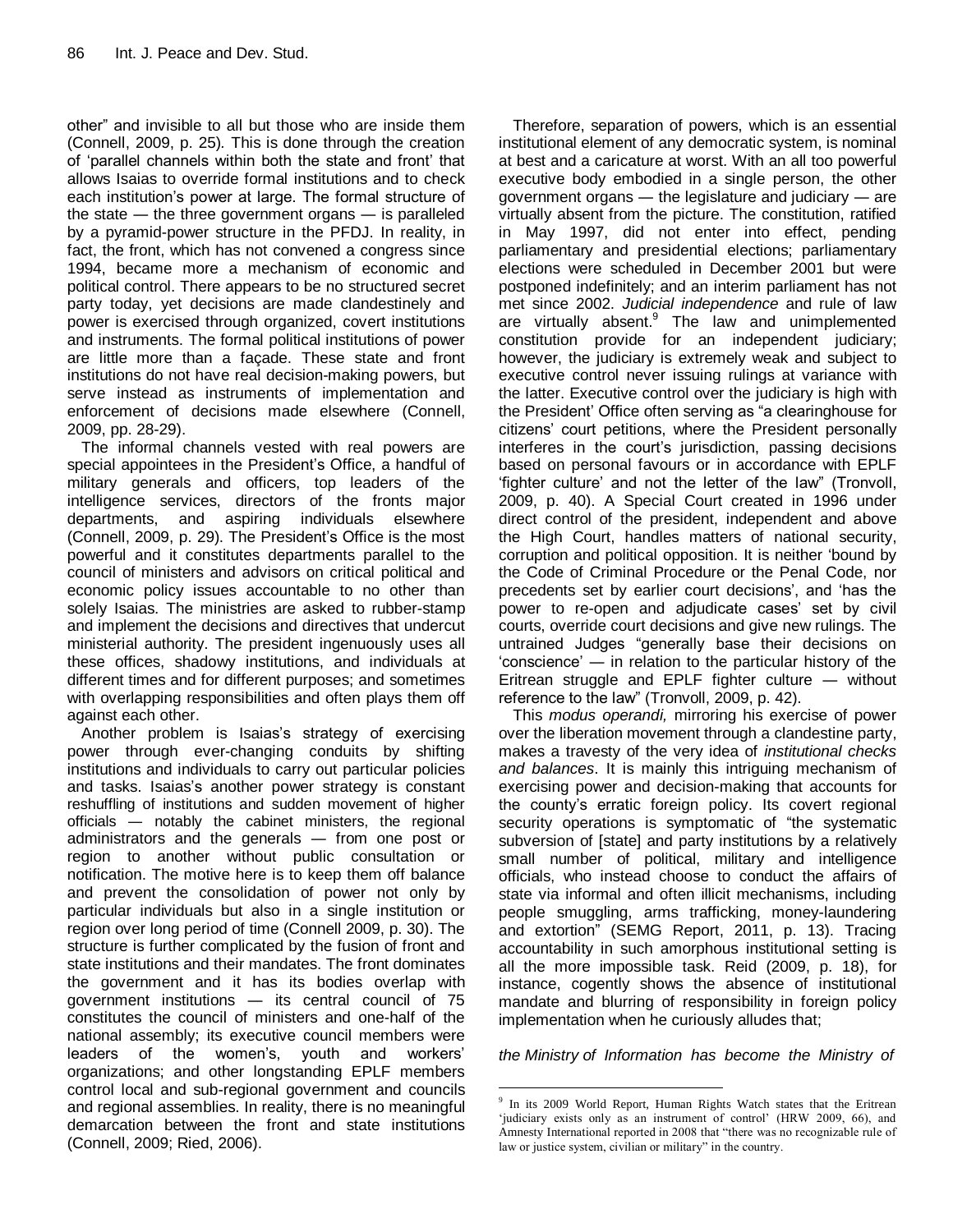*Foreign Affairs, in that it conveys the message of President Isaias Afwerki and his associates to the wider world and encapsulates the Eritrean government's view of the region and the international scene – and does so much more effectively than any diplomat could ever do*.

Therefore, the institutional checks and balances that ensure accountable policy in democracies are watered down by this amorphous system of power structure. Petros Solomon, member of the opposition G-15 group imprisoned by Isaias in September 2001, recounts that he, as a foreign minister, learned only later after Isaias cut ties with Sudan in 1994 and after conflict broke with Yemen over Hanish Islands in 1996. He also anecdotally highlights Isaias's arbitrary diplomacy: "You know they called our ministry the fire brigade. We always said the president throws a bomb past us, and then we have to move in and put out the fire" (Connell, 2009, pp. 30-31). The foreign minister's office, and the institution at large, is a ceremonial figure without due policymaking powers. It serves as no more than an official channel to communicate Isaias's policy to the world. In fact, Yemane Gebreab, the presidential advisor and PFDJ's political affairs head, is the face and de facto diplomat of Eritrea's foreign policy.

Similarly, the institutional values of *transparency and accountability* that constrain democratic governments are hardly traceable in the system. In terms of policy accountability, the standard practice of the government is always disdain, dismissal and derision of its critics. Its *modus operandi* is no admission for its utter policy blunders; and the cliché *"where is the evidence?"* is the president's face-saving gimmick when critical questions are often raised by foreign journalists. In railing criticism to its policies, the government paradoxically blames others, like US administrations, the *Woyane* (a derisive reference to the minority Tigrean group ruling Ethiopia), and the Security Council, for the ills of the country. This is clearly reflected in the government's long-winded and escapist response to the UN monitoring group's report on the government's clandestine operations (MFA, 2011). Concerning the exodus of youth to neighboring countries to escape the government's repression and indefinite military service, for instance, the president ― who once disdainfully responded to a foreign journalist that they are leaving for a honeymoon ― blames the CIA for conspiring to deny the country of its human assets. In what is least visible to the general public, that is its covert foreign activities, the government denies the existence of a proxy war with Ethiopia or disputes with others. In June 2008, for instance, when Eritrean and Djiboutian forces briefly clashed over a disputed border area, the government decided to conceal the issue through sheer denial; and portrayed it as a concoction by hostile powers (particularly Bush administration and Woyane) to drag Eritrea to another war. The same was true when the government silently accepted in June 2010 mediation by

Qatar to resolve the issue.<sup>10</sup>

In terms of transparency, the government has been operating in complete darkness after its crackdown on dissent and private press in 2001. Reflecting the front's tradition, the internal workings of post-independence Eritrean politics have been secretive. In the amorphous structure of power explained above, critical decisions are made clandestinely by individuals or small power circles led by the president. There is no fiscal transparency on government activities; and particularly for all the front's complex financial operations. Freedom House criticizes that there "is no public record of the party's economic operations, no published line-item national budget for the state, no detailed accounting for tax collection or remittances — essentially no fiscal transparency for state or party finances. In fact, the line items for the national budget remain a well-guarded secret — not only from the public but from most members of the cabinet and the ruling party" (2011, p. 11). Since 2001 in particular, no questions about tax collection or government expenditure have been raised in public, nor is there any independent auditing body.

#### **CONCLUSION**

 $\overline{a}$ 

In sum, domestic political systems ― democratic or undemocratic ― greatly determine the nature of a country's foreign policy. Eritrea's external behavior reasonably owes to historical grudges with the international community and external challenges like external hostility; or its strategic location at the southern end of the Red Sea, close to the Persian oil resources; or adverse regional circumstances like inherent instability and conflict in the Horn of Africa. But all these may only partially explain its violent foreign policy. By and large, it is the internal political system that has to blame for Eritrea's poor relations and for a policy that recently reached a crisis point after nearly two decades of tension, conflict or even wars with the neighboring states and various other actors.

The political culture and political system of independent Eritrea is an inheritance of a luggage of liberation politics. A culture of arbitrary power and decision-making are deeply entrenched in EPLF's evolution from a guerrilla movement to a national government. The norms and institutions that happen to govern the new nation are those of a liberation movement that won the war through arms and took the reins of power without public consultation after independence. This tradition engendered, and was further exacerbated by, an

<sup>&</sup>lt;sup>10</sup> The government's denial and vitriolic responses in its press editorials and statements to criticism of its policies is indicative of its unaccountable behavior. See, for instance, an interview by al Jazeera's Jane Dutton with President Isaias (at [\(http://www.aljazeera.com/programmes/talktojazeera/2010/02/2010219210593](http://www.aljazeera.com/programmes/talktojazeera/2010/02/201021921059338201.html) [38201.html\)](http://www.aljazeera.com/programmes/talktojazeera/2010/02/201021921059338201.html) on February 2010 who dismissed the journalists question by his standard answer; "This is a deliberate distortion of facts, where is the evidence, these are fabrications, where is your evidence?"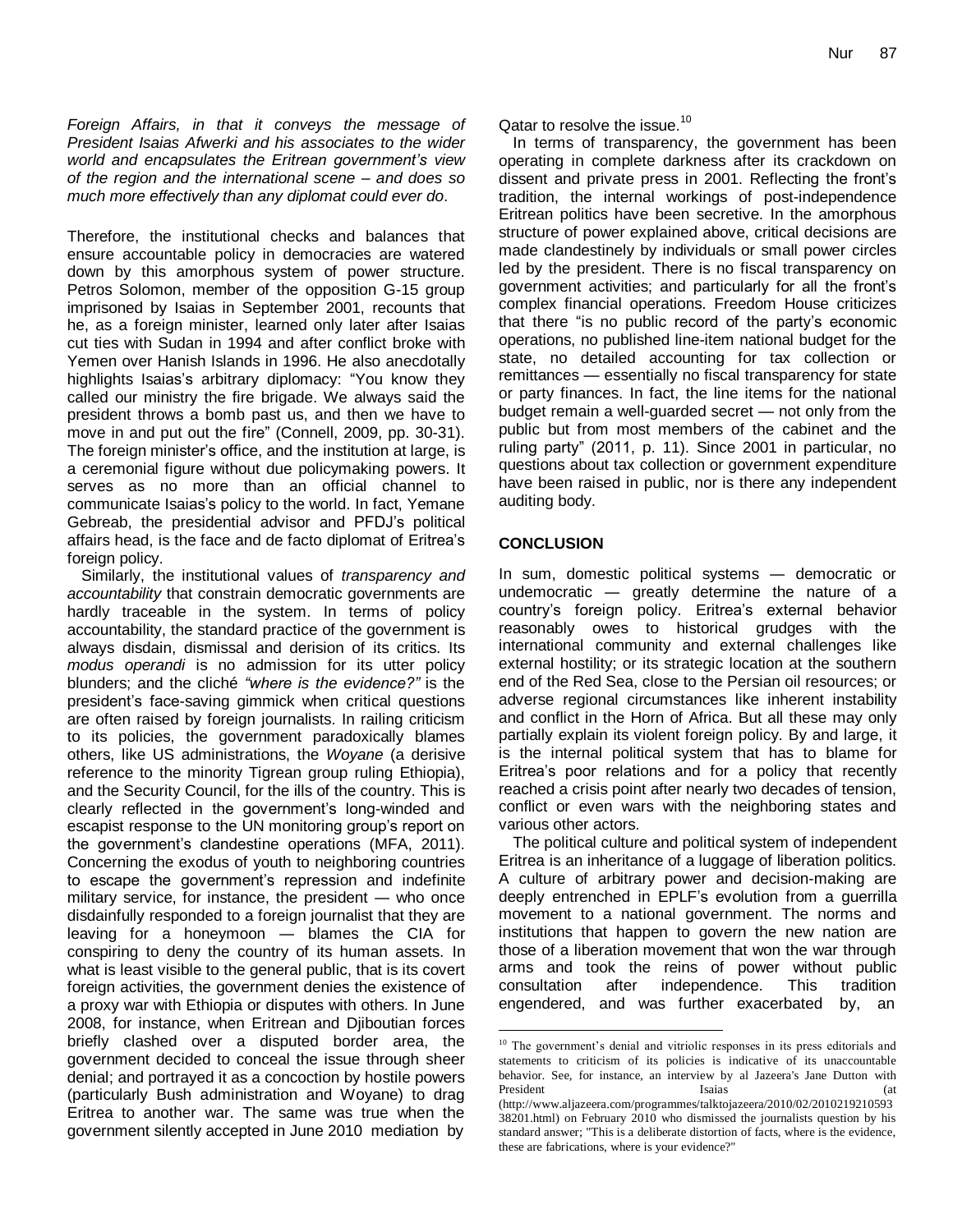authoritarian rule and personalization of power in postindependence Eritrea. It is, thus, a combination of factors ― perceptions, political culture and undemocratic institutions ― internal to the autocratic regime that determine policy-making process and the regime's greater propensity to force for conflict resolution. A relatively better explanation of the regime's aggressive foreign policy can, hence, be provided only by looking at the domestic political setting of the state. After a little over half-decade of democratic pretensions, the government has forsaken the nominal democratic norms and institutions it touted to consolidate. Its increasing political repression and brutality at home has been matched by its increasingly intense violence abroad during the last decade. The correlation between domestic political structures and foreign policy behavior are clearly evident. Foreign policy of the regime was fully militarized and has readily employed force particularly after it shook off its democratic façade in 2001.

In line with DP proposition, Eritrea's foreign policy is thus mainly of its own internal making; a product of oppressive domestic politics and the absence of democratic norms and institutions that ensure transparency, accountability and institutional checks and balances in policymaking and implementation. Costbenefit calculations of citizens in participatory polities and the price of war constrain democracies from fighting wars. In autocracies like Eritrea where public participation is absent even in nominal terms, however, there is nothing to prevent the regime from engaging in military adventures. The regime continues to operate largely through informal and unaccountable structures of power, behind a façade of ineffectual public institutions. Its foreign policymaking process is bereft of Russett's normative/cultural norms of peaceful conflict resolution and the structural/institutional constraints that limit the chances of leaders to go to war. It is also not informed by Risse-Kappen's perceptions and political culture that shape the foreign policy of democratic regimes; that 'democratic peace' is socially constructed through positive perception of others.

#### **REFERENCES**

- Bueno de Mesquita B, Lalman D (1992). War and Reason: Domestic and International Imperatives. New Haven, CT: Yale University Press.
- Christopher L (1994). Kant or Cant: The Myth of the Democratic Peace. Int. Secur. 19(2):5-49.
- Connell D (1997). Against All Odds: A Chronicle of the Eritrean Revolution. Lawrenceville, Trenton, NJ: Red Sea Press.
- Connell D (2001). Inside the EPLF: The Origins of the 'People's Party' & Its Role in the Liberation of Eritrea. Rev. Afr. Polit. Econ. 28(89):345- 364.
- Connell D (2003). Conversations with Eritrean Political Prisoners. Trenton, New Jersey: Red Sea Press.
- Connell D (2005a). Redeeming the Failed Promise of Democracy in Eritrea. Race Class 46(4):68-79.
- Connell D (2005b). Eritrea: On a Slow Fuse. In Robert I. Rotberg (Ed.). Battling Terrorism in the Horn of Africa. Washington, DC: Brookings Institution Press and World Peace Foundation.
- Connell D (2009). How EPLF Experience Shapes Eritrea's Foreign Policy. In Richard Ried (Ed.). Eritrea's External Relations: Understanding Its Regional Role and Foreign Policy. London: Chatham House, pp. 24-44.
- Pool D (2001). From Guerrillas to Government: The Eritrean People's Liberation Front*.* Oxford: James Curey.
- David ES (1994). The Insignificance of the Liberal Peace. Int. Secur. 19(2):50-86.
- Pool D (2001). From Guerrillas to Government: The Eritrean People's Liberation Front. Oxford: James Curey.
- Dixon WJ (1994). Democracy and the Peaceful Settlement of International Conflict. Am. Polit. Sci. Rev. 88:1-17. March.
- Doyle M (1983). Kant, Liberal Legacies, and Foreign Affairs, Part I. Philos. Public Aff. 12(Summer):205-235.
- Freedom House (2011). Countries at the Crossroads 2011: http://www.freedomhouse.org/sites/default/files/inline\_images/ERITR EAFINAL.pdf> (accessed 17.03.2012).
- Human Rights Watch (2009). Service for Life: State Repression and Indefinite Conscription in Eritrea. 1-56432-472-9. <http://www.hrw.org/reports/2009/04/16/service-life-0> (2010).
- Human Rights Watch (2012). Human Rights Watch World Report 2012: Eritrea. <http://www.hrw.org/world-report-2012/world-report-2012 eritrea>(accessed 26.03.2012).
- Iyob R (1997). The Eritrean Experiment: A Cautious Pragmatism. J. Mod. Afr. Stud. 35(4):647-673.
- John MO (1994). How Liberalism Produces Democratic Peace. Int. Secur. 19(2):87-125.
- John Y (1996). The Tigray and Eritrean Liberation Fronts: A History of Tensions and Pragmatism. J. Mod. Afr. Hist. [34\(1\):1](http://www.jstor.org/stable/i301375)05-120.
- Kant I (1795). Perpetual Peace: A Philosophical Essay, Translated with Introduction and Notes by Campbell Smith. First edition 1905. London: George Allen & Unwin Ltd.
- Latta L (2003). The Ethiopia/Eritrea War. Rev. Afr. Polit. Econ. 30(97):369-388.
- Lynn-Jones SM (1996). Preface. Michael E. Brown et al (Eds.). Debating the Democratic Peace: An International Security Reader. Cambridge, MA: MIT Press, pp. 9-31.
- Michael EB, Sean ML, Steven EM Eds. (1996). Debating the Democratic Peace: An International Security Reader. Cambridge, MA: MIT Press.
- Wrong M (2006). I Didn't Do It for You: How the World Betrayed a Small African Nation. New York: HarperCollins.
- Ministry of Foreign Affairs of the State of Eritrea (2011)*.* Eritrea's Response to the Report of the Somalia Monitoring Group Report.<http://www.aigaforum.com/articles/eritrea\_text\_of\_ responseun-somalia.pdf > (accessed October 2011).
- Morgan TC, Campbell S (1991). Domestic Structure, Decisional Constraints, and War--So Why Kant Democracies Fight? J. Confl. Resolut. 35:187-211. June.
- Reid R (2003). Old Problems in New Conflicts: Some Observations on Eritrea and Its Relations with Tigray, from Liberation Struggle to Interstate War. Africa 73(3):369-401.
- Reid R (2006). Review Article Traumatic Transition: Open Season on the Eritrean State. Afr. Aff. 105(421):637–644.
- Reid R (Ed.) (2009). Eritrea's External Relations: Understanding Its Regional Role and Foreign Policy. London: Chatham House, Royal Institute of International Affairs.
- Risse-Kappen T (1995). Democratic Peace Warlike Democracies?: A Social Constructivist Interpretation of the Liberal Argument. Eur. J. Int. Relat. 1(4):491-517.
- Rourke JT (1997). International Politics on the World Stage. 6th edition. Dushkin: McGraw Hill.
- Rummel RJ (1995). Democracies Are Less Warlike Than Other Regimes. Eur. J. Int. Relat. 1(4):457-479.
- Russet B (1993). Grasping the Democratic Peace: Principles for a Post-Cold War World. Princeton, New Jersey: Princeton University Press.
- Sarbo DN (2007). Ethiopia and Eritrea: Short-Sighted Solutions, Long-Term Problems. In Leenco Lata (Ed.). The Search for Peace: The Conflict Between Ethiopia and Eritrea. Proc. Scholarly Conf. Ethiopia-Eritrea Confl. Oslo, Norway, 6-7 July 2006, pp. 41-52.
- SEMG (2011). Report of the Monitoring Group on Somalia and Eritrea pursuant to Security Council resolution 1916 (2010). S/2011/433. <